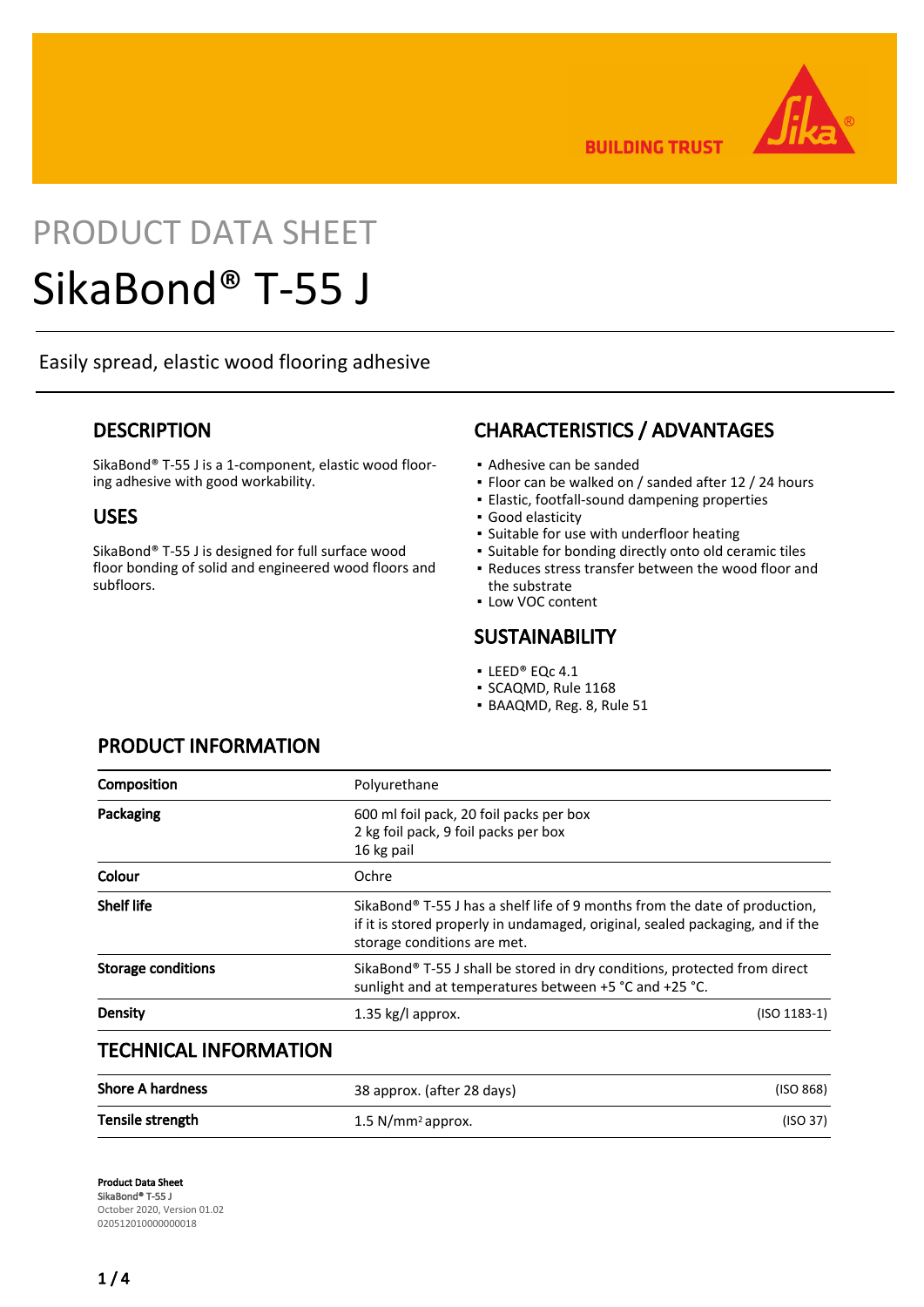| Tensile strain at break<br>400% approx. | (ISO 37)                                                               |
|-----------------------------------------|------------------------------------------------------------------------|
| Shear strength                          | (ISO 17178)<br>1.00 N/mm <sup>2</sup> approx., 1 mm adhesive thickness |
|                                         |                                                                        |

Service temperature  $+5 °C$  to  $+40 °C$ 

## APPLICATION INFORMATION

| Consumption                  | <b>Full Surface Bonding:</b><br>• 600-800 g/m <sup>2</sup> with notched trowel B3 (TKB Germany) e.g. for lam par-<br>quet, mosaic parquet and industrial parquet.<br>. 700-900 g/m <sup>2</sup> with notched trowel B6 (TKB Germany) or SC+ MB (US<br>Standard) e.g. for engineered wood strips and planks, lam and mosaic<br>parquet.<br>• 800-1000 g/m <sup>2</sup> with notched trowel B11 (TKB Germany) or P5 (US Stand-<br>ard) e.g. solid wood, engineered long-strips and panels, industrial par-<br>quet, other residential wood floors and paving, and chipboard.<br>For bonding long or wide boards, or when working on uneven substrates,<br>it may be necessary to use a notched trowel with bigger notches to ensure<br>that a sufficient amount of SikaBond® T-55 J is applied to provide a uni-<br>form adhesive surface and prevent hollow sections i.e. without full surface<br>bond.<br>For substrates primed with Sika® Primer MR Fast or Sika® Primer MB, the<br>consumption of SikaBond® T-55 J may be reduced. |
|------------------------------|--------------------------------------------------------------------------------------------------------------------------------------------------------------------------------------------------------------------------------------------------------------------------------------------------------------------------------------------------------------------------------------------------------------------------------------------------------------------------------------------------------------------------------------------------------------------------------------------------------------------------------------------------------------------------------------------------------------------------------------------------------------------------------------------------------------------------------------------------------------------------------------------------------------------------------------------------------------------------------------------------------------------------------------|
| Sag flow                     | SikaBond® T-55 J spreads very easily whilst maintaining stable trowel<br>marks.                                                                                                                                                                                                                                                                                                                                                                                                                                                                                                                                                                                                                                                                                                                                                                                                                                                                                                                                                      |
| Ambient air temperature      | +15 °C to +35 °C                                                                                                                                                                                                                                                                                                                                                                                                                                                                                                                                                                                                                                                                                                                                                                                                                                                                                                                                                                                                                     |
| <b>Relative air humidity</b> | 40% to 70%                                                                                                                                                                                                                                                                                                                                                                                                                                                                                                                                                                                                                                                                                                                                                                                                                                                                                                                                                                                                                           |
| Substrate temperature        | During laying and until SikaBond® T-55 J has fully cured, the substrate and<br>ambient temperatures shall be between +15 °C and +35 °C without and<br>between +20 °C and +35 °C with underfloor heating.                                                                                                                                                                                                                                                                                                                                                                                                                                                                                                                                                                                                                                                                                                                                                                                                                             |
| Substrate moisture content   | Permissible substrate moisture content without underfloor heating:<br>- 2.5% CM for cement screeds. (ca. ~4% Tramex / Gravimetric weight per-<br>cent)<br>. 0.5% CM for anhydrite screeds.<br>• 3-12% CM for magnetite flooring (depending on the organic content).<br>Permissible substrate moisture content for use with underfloor heating:<br>• 1.8% CM for cement screeds. (ca. ~3% Tramex / Gravimetric weight per-<br>cent)<br>. 0.3% CM for anhydrite screeds.<br>• 3-12% CM for magnetite flooring (depending on the organic content).<br>Note: For all moisture contents, the quality of the substrates and surfaces,<br>always follow the guidelines of the wood flooring manufacturer.                                                                                                                                                                                                                                                                                                                                   |
| <b>Curing rate</b>           | 3.0 mm/24 hours approx. (23 °C / 50% r.h.)                                                                                                                                                                                                                                                                                                                                                                                                                                                                                                                                                                                                                                                                                                                                                                                                                                                                                                                                                                                           |
| Skin time / laying Time      | 60 minutes approx. (23 °C / 50% r.h.)                                                                                                                                                                                                                                                                                                                                                                                                                                                                                                                                                                                                                                                                                                                                                                                                                                                                                                                                                                                                |

## APPLICATION INSTRUCTIONS

For the application of SikaBond® T-55 J all standard construction guidelines apply. For further information, please refer to the Method Statement "Full Surface Bonding".

#### SUBSTRATE PREPARATION

The substrate must be clean, dry, sound and homo-▪ geneous, free from oils, grease, dust and loose or friable particles. Paint, cement laitance and other

poorly adhering contaminants must be removed. Concrete and/or cement screeds must be ground ▪ and thoroughly cleaned with an industrial vacuum.

- Anhydrite screeds, including flowable anhydrite screeds must be ground and thoroughly cleaned with an industrial vacuum shortly before bonding with the adhesive starts.
- **Broadcast mastic asphalt must be primed with Sika®** Primer MR Fast or Sika® Primer MB. For the instructions for use, please refer to the corresponding Product Data Sheet.
- **Glazed ceramic and old existing ceramic tiles must be** degreased and cleaned with Sika® Aktivator-205, or





**BUILDING TRUST**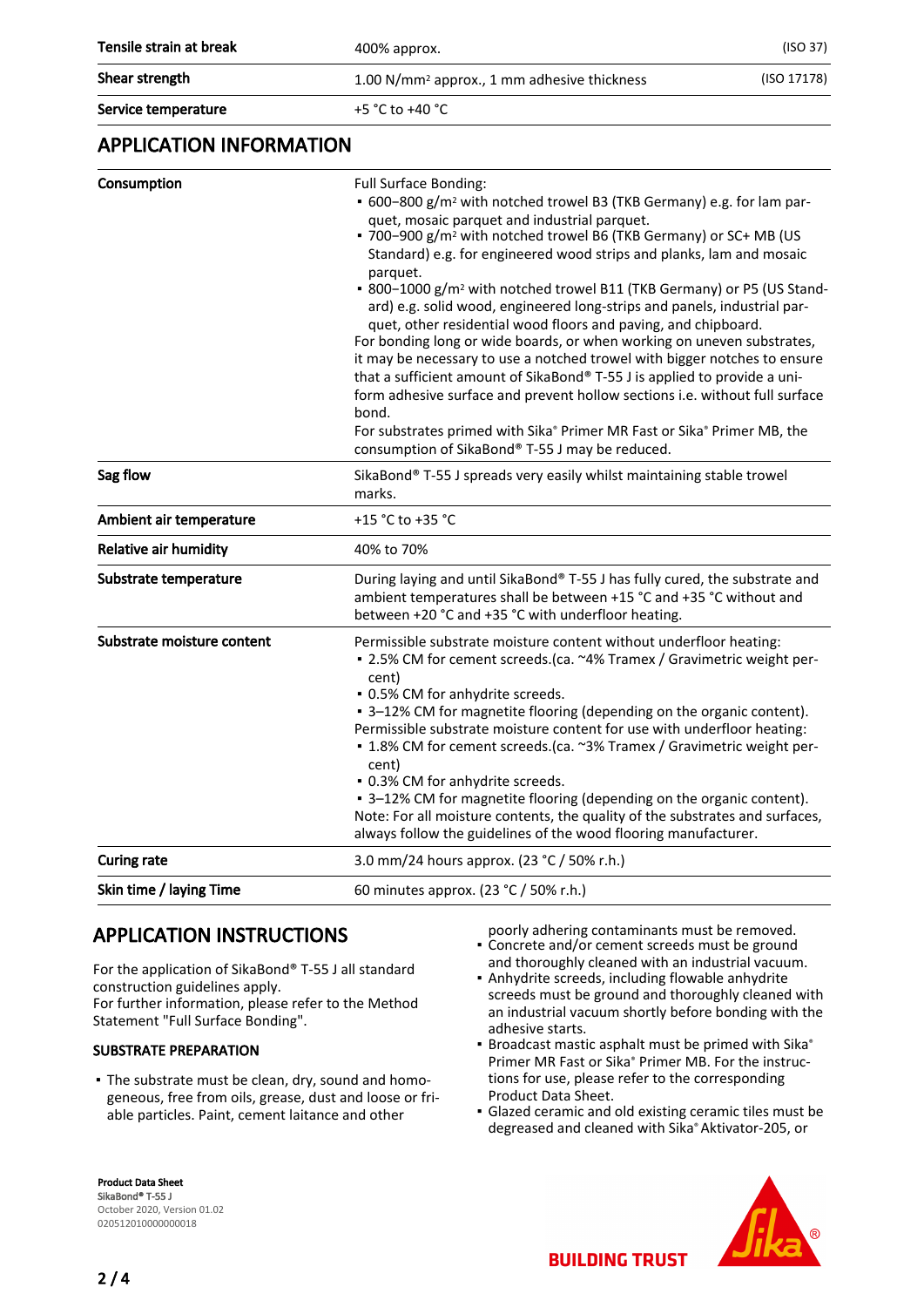the tile surfaces must be ground and then thoroughly cleaned with an industrial vacuum.

- Wood and/or gypsum boards (e.g. chipboard, ply-▪ wood) must be glued and/or screwed to the substructure in order to be fixed to the substrate. For floating dry-floors, contact our Technical Service Department.
- **For other substrates contact our Technical Service** Department for advice and assistance.
- **E** SikaBond® T-55 J can be used without priming on cement based floors, anhydrite floors, chipboards, concrete and ceramic tiles.
- For broadcasted mastic asphalt, cement based floors with excessive moisture content and use over old adhesive residues or on weak substrates use Sika® Primer MB. For detailed instructions contact our Technical Service Department.

#### APPLICATION METHOD / TOOLS

#### Full Surface Bonding with a Trowel:

- SikaBond® T-55 J is applied directly from the pail to properly prepared substrates and uniformly spread with a notched trowel.
- SikaBond® T-55 J can also be applied from foil packs using an application gun.
- **Press the wood floor pieces firmly into the adhesive** so that the wood floor underside is completely covered with the adhesive. The pieces can then be joined together using a hammer and an impact block. Many types of wood floors also have to be tapped into position from above. A distance of 10−15 mm from the wall to the wood floor must be maintained.

The floor shall be walked on and/or sanded 12 to 24 hours after installation (23 °C / 50% r.h. up to 1 mm adhesive thickness depending on the environmental conditions and adhesive layer thickness). Fresh, uncured adhesive on the wood floor surface must be removed immediately with a clean cloth and if necessary also cleaned with Sika® Remover-208 or Sika®TopClean-T. Always test wood floor surfaces for compatibility with Sika® Cleaner-208 before use. The guidelines of the wood floor manufacturer apply.

#### CLEANING OF EQUIPMENT

Clean all tools and application equipment immediately after use with Sika® Remover-208 and/or Sika® Top-Clean T. Once cured, residual material can only be removed mechanically.

## FURTHER INFORMATION

- Safety Data Sheet
- Pre-treatment Chart Sealing and Bonding
- Method Statement "Full Surface Bonding"

## IMPORTANT CONSIDERATIONS

- **E** SikaBond® T-55 J is only suitable for use by professional wood floor applicators.
- **For good workability, the adhesive temperature shall** be  $\ge$  +15 °C.
- For proper curing of the adhesive, sufficient ambient

humidity / moisture is necessary.

- A preliminary adhesion test is necessary before any application on glazed tiles.
- **Before wood floors may be installed in non-insulated** areas, such as basements or other areas without a damp proof membrane, Sikafloor® EpoCem must be applied and sealed with Sika® Primer MB to control the moisture. For detailed instructions, contact our Technical Service Department.
- **For use with chemically pre-treated types of wood** floors (e.g. those produced or treated with ammonia, wood stain, timber preservative) and woods with a relatively high oil content, SikaBond® T-55 J is only to be used with the written agreement of our Technical Service Department.
- Do not use on polyethylene (PE), polypropylene (PP), polytetrafluoroethylene (PTFE / Teflon), and other similar plasticized synthetic materials.
- Some other floor priming materials can negatively influence the adhesion of SikaBond® T-55 J (pre-trials recommended). ▪
- SikaBond® T-55 J is designed as a wood floor bonding adhesive. When laying parquet type wood floors without tongued and grooved joints, e.g. mosaic parquet floors, avoid the wood floor adhesive extruding into the joints between the wood pieces.
- Avoid contact between any wood surface sealer coatings and adhesive. However, if direct contact with the adhesive is unavoidable, then the compatibility must be checked and confirmed before use of any coatings. For further information and advice, please contact our Technical Service Department.
- Do not expose uncured SikaBond® T-55 J to alcohol containing products as they may interfere with the curing reaction.
- For further information and advice, please contact our Technical Service Department.

## BASIS OF PRODUCT DATA

All technical data stated in this Product Data Sheet are based on laboratory tests. Actual measured data may vary due to circumstances beyond our control.

## LOCAL RESTRICTIONS

Please note that as a result of specific local regulations the declared data for this product may vary from country to country. Please consult the local Product Data Sheet for the exact product data.

## ECOLOGY, HEALTH AND SAFETY

For information and advice on the safe handling, storage and disposal of chemical products, users shall refer to the most recent Safety Data Sheet (SDS) containing physical, ecological, toxicological and other safety-related data.

## LEGAL NOTES

The information, and, in particular, the recommendations relating to the application and end-use of Sika products, are given in good faith based on Sika's current knowledge and experience of the products when





**BUILDING TRUST**